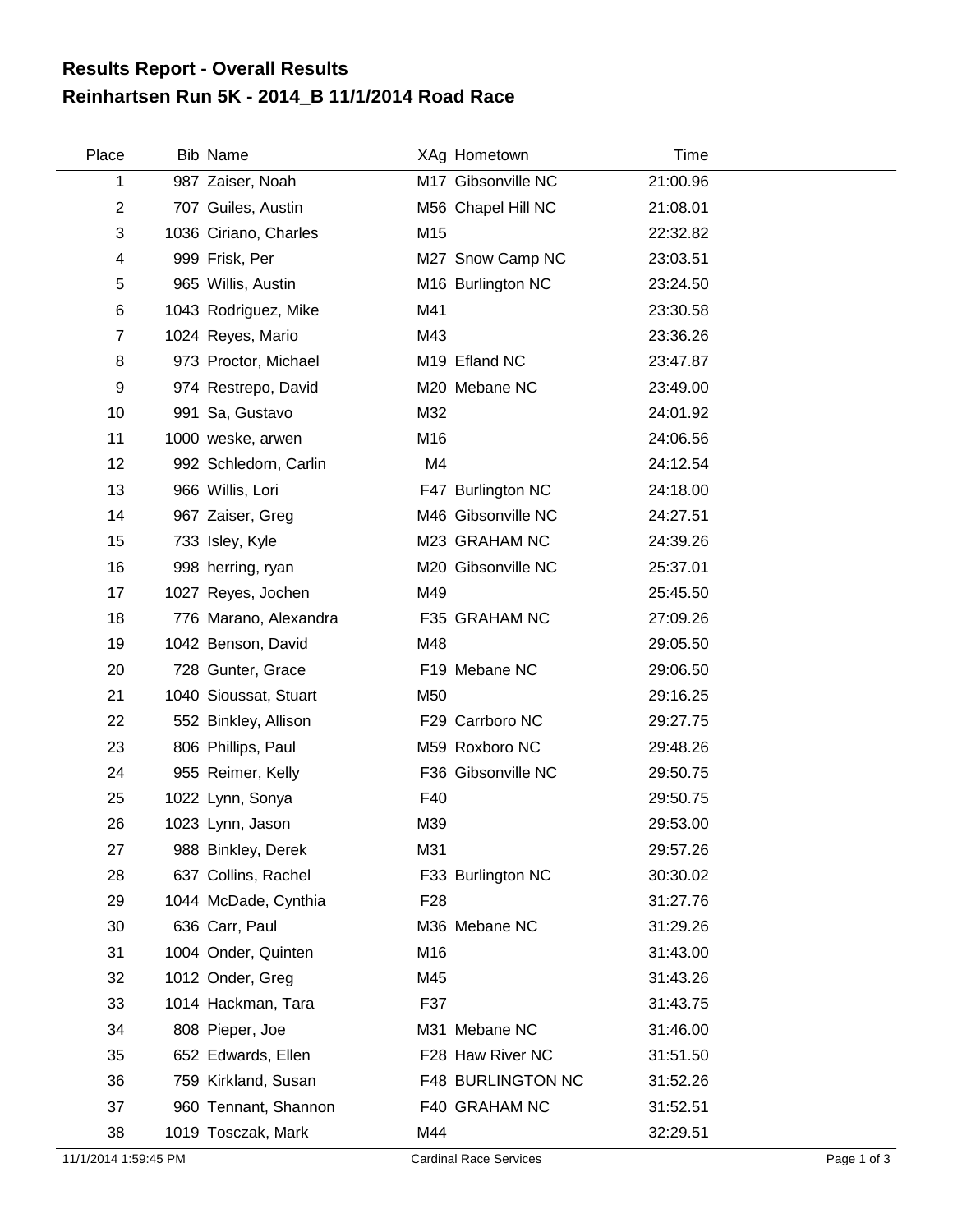| Place | <b>Bib Name</b>             |                 | XAg Hometown        | Time        |  |
|-------|-----------------------------|-----------------|---------------------|-------------|--|
| 39    | 799 Nulty, Helen            |                 | F65 GRAHAM NC       | 34:52.31    |  |
| 40    | 995 Thompson, Kira          | F <sub>13</sub> |                     | 34:53.21    |  |
| 41    | 646 Davis, Robert           |                 | M34 BURLINGTON NC   | 34:57.83    |  |
| 42    | 975 Rhode, Carolyn          |                 | F45 Elon NC         | 35:03.18    |  |
| 43    | 956 Ryan, Caroline          |                 | F34 BURLINGTON NC   | 35:07.99    |  |
| 44    | 716 Gumbrecht, Carrie       |                 | F57 BURLINGTON NC   | 35:19.68    |  |
| 45    | 1021 Brownell, Jenny        | F35             |                     | 35:42.97    |  |
| 46    | 710 Guiles, Beth            |                 | F54 Chapel Hill NC  | 35:49.25    |  |
| 47    | 1025 Farmer-Reyes, Nicole   | F <sub>8</sub>  |                     | 36:18.95    |  |
| 48    | 981 Herring, Logan          |                 | F16 Gibsonville NC  | 36:22.86    |  |
| 49    | 989 Brooks, Patrick         | M42             |                     | 37:05.18    |  |
| 50    | 1039 Sioussat, Meghan       | F <sub>19</sub> |                     | 38:55.22    |  |
| 51    | 971 Greene, Nann            |                 | F39 Elon NC         | 39:00.31    |  |
| 52    | 996 Tyson, Theressa         | F <sub>59</sub> |                     | 40:00.84    |  |
| 53    | 985 Wickline, Charles       |                 | M63 Elon NC         | 41:12.80    |  |
| 54    | 1030 Johnsey, Timothy       | M37             |                     | 41:13.91    |  |
| 55    | 653 Ezekiel, Kailey         |                 | F16 Gibsonville NC  | 41:28.40    |  |
| 56    | 671 Ezekiel, Susan          |                 | F53 Gibsonville NC  | 41:48.33    |  |
| 57    | 1026 Farmer-Reyes, Patricia | F46             |                     | 43:26.48    |  |
| 58    | 978 Yarnell, Margaret       |                 | F39 Snow Camp NC    | 43:57.30    |  |
| 59    | 986 Wickline, Christine     |                 | F62 Elon NC         | 46:01.43    |  |
| 60    | 624 Bunch, Taylor           |                 | F25 DURHAM NC       | 46:35.42    |  |
| 61    | 680 Gallagher, Brian        |                 | M33 DURHAM NC       | 46:36.10    |  |
| 62    | 976 Tosczak, Cassie         |                 | F13 Elon NC         | 51:35.64    |  |
| 63    | 1005 Rugh, Abi              | F <sub>8</sub>  |                     | 51:41.05    |  |
| 64    | 1013 Rugh, Keith            | M41             |                     | 51:42.50    |  |
| 65    | 997 Blanford, Vickie        |                 | F64 GRAHAM NC       | 53:14.79    |  |
| 66    | 1016 LePlante, Reed         | M34             |                     | 53:16.77    |  |
| 67    | 1018 LePlante, Lilly        | F11             |                     | 53:17.23    |  |
| 68    | 1017 LePlante, Avery        | F <sub>12</sub> |                     | 53:17.64    |  |
| 69    | 778 McCook, Snya            |                 | F49 Mebane NC       | 54:34.71    |  |
| 70    | 1037 Conlon, Mariel         | F33             |                     | 54:35.99    |  |
| 71    | 749 Kimrey, Jennifer        |                 | F38 Hillsborough NC | 54:36.36    |  |
| 72    | 994 Thompson, Jodie         | F45             |                     | 57:02.52    |  |
| 73    | 1038 Moses, Courtney        | F <sub>20</sub> |                     | 57:09.44    |  |
| 74    | 1029 Suarez, Fernando       | M51             |                     | 57:23.18    |  |
| 75    | 1028 Vega, Clara            | F <sub>55</sub> |                     | 57:28.29    |  |
| 76    | 979 Byrd, Sarah             |                 | F24 Archdale NC     | 57:54.26    |  |
| 77    | 809 Price, Pat              |                 | F67 Greensboro NC   | 59:42.76    |  |
| 78    | 1041 Traver, Lois           | F65             |                     | 59:43.74    |  |
| 79    | 1007 Peltier, Pat           | F60             |                     | 01:02:56.40 |  |